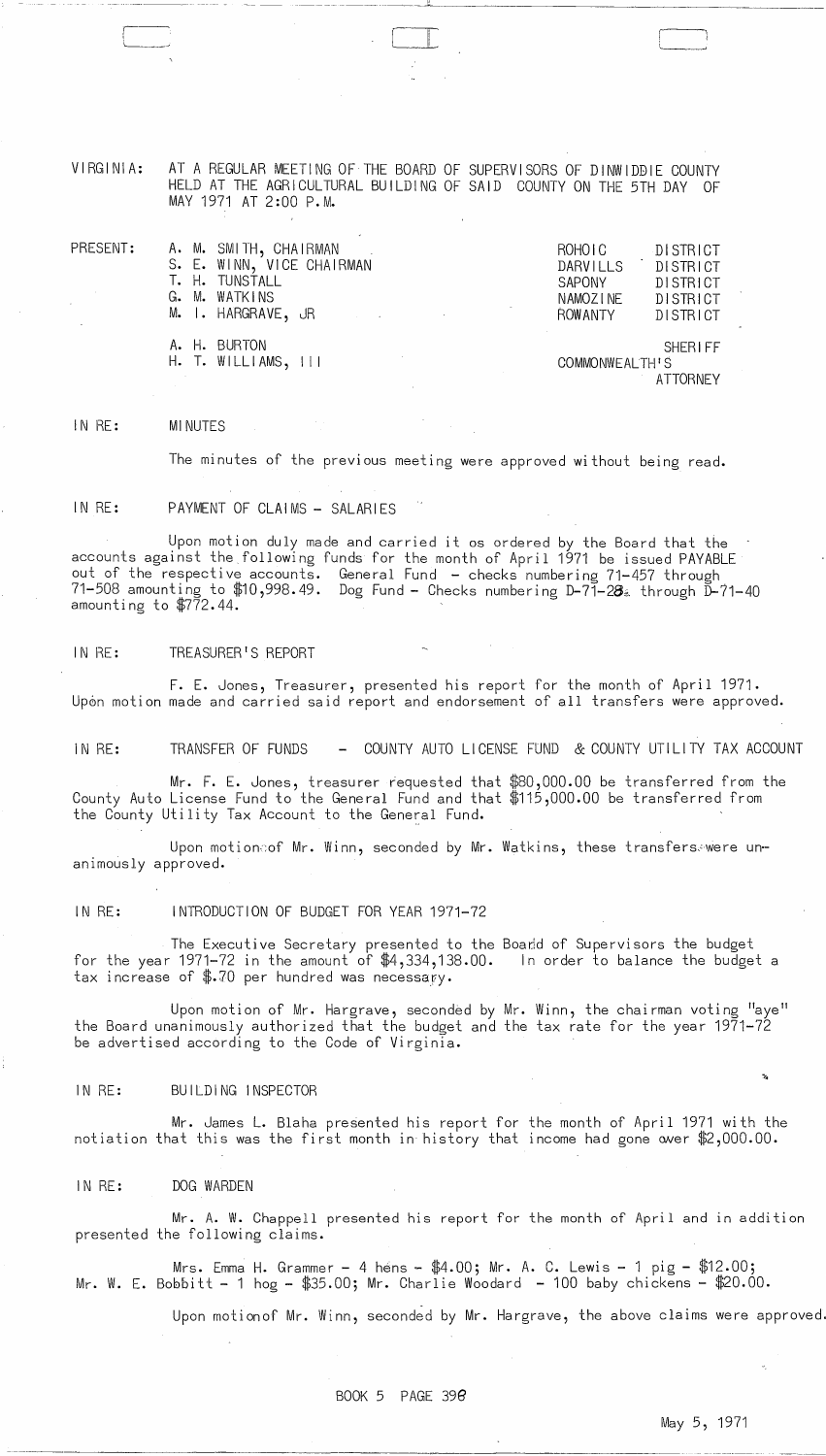IN RE: PERMIT FOR ENTERTAINMENT FESTIVAL - GRANTED

Mes. B. J. Tyree appeared before the Board to request that she and Mr. Tyree be granted a permit to conduct a country music festival on May 15th and 16th from 12:00 noon to 8:00 P.M. at Picture Lake on U. S. Route 1, in Dinwiddie County.

The Board having previously been sent a copy of this application for a permit by certified mail was advised by the Executive Secretary that to his knowledge all requirements of the entertainment festival ordinance had been met.

Upon motion of Mr. Tunstall, seconded by Mr. Hargrave, the chairman voting "ave" theBoard unanimously granted the permit to Mr. & Mrs. B. J. Tyree of 1634 South Valor Drive. Petersburg.

IN RE: SHOOTING RANGE PERMIT DEFERRED - CHAPPELL LEE

Upon motion of Mr. Hargrave, seconded by Mr. Winn, the application of Mr. Chappell Lee for a shooting range permit was deferred until additional information is obtained.

This motion was unanimously approved.

IN RE: STREET LIGHTS - 6 APPROVED DUNEDIN -OTHER LIGHTS IN SIZE ADDITIONAL CHANGES MADE IN

Upon motion of Mr. Hargrave, seconded by Mr. Watkins, the Board unanimously approved the installation of 6 street lights - 3300 Mecury vapor lights at the following places: Elaine Drive at Dakar Drive; Dakar Drive at Isabella Court; Dakar Drive; Hickory Court; Linda Lane; Terrell Court at Sandy Lane.

*r,,,"* '''~ •..

Four changes were made in streets already installed at the following places: Summit Street; Summit Street at Oak Lane; Oak Lane; Summit Street at Williams Street. These changes being removal of 2500 watt lamps and 3300 mercury vapor lights installed.

IN RE: ONE MEETING PER MONTH FOR JULY AND AUGUST - APPROVED

Upon motion of Mr. Hargrave, seconded by Mr. Winn, the Board unanimously agreed.to hold one meeting per month for the months of July and August 1971. These meetings to be held the first Wednesday of each month at 2:00 P.M.

IN RE: PARKING AREA CONTRACT - APPROVED

 $\mathcal{L}^{(m)}$  . . . . .  $\mathbb{Z}$ 

The Board having previously instructed the Executive Secretary to negotiate with the Bank of Virginia for the lease of a parking area between the banks present parking lot and Lebanon Methodist Church reviewed a contract presented by the Executive Secretary.

Upon motion of Mr. Hargrave, seconded by Mr. Watkins, the Board accepted the terms of the contract with the exception of item 4 is to be left out of the retyped contract and authorized the executive secretary to sign the re-typed contract.

IN RE: PURCHASE OF BOOKS FOR OOMMONWEALTH'S ATTORNEY COSTING APPROXIMATELY \$12.00.

Upon motion of Mr. Hargrave, seconded by Mr. Tunstall, the Commonwealth's Attorney was authorized to purchase approximately \$12,00 worth of books with the funds to be paid from the Law Liberary Fund.

IN RE: HIGHWAY DEPARTMENT - PROJECT  $#$  0619-026-169-C501, B-628 APPROVED

Mr. R. V. Lancaster, III and Mr. B. C. Medlock appeared before the Board representing the Highway Department.

Upon motion of Mr. Hargrave, seconded by Mr. Winn, the Board unanimously approved Project #0619-026-169~C501, B-628.

> $\gamma_{\rm eff}$  ,  $\gamma_{\rm eff}$  as  $\sim$

This project concerns the bridge on Route 619 over the Seaboard Coastline Railroad 1/4 mile east of Dinwiddie Counthouse.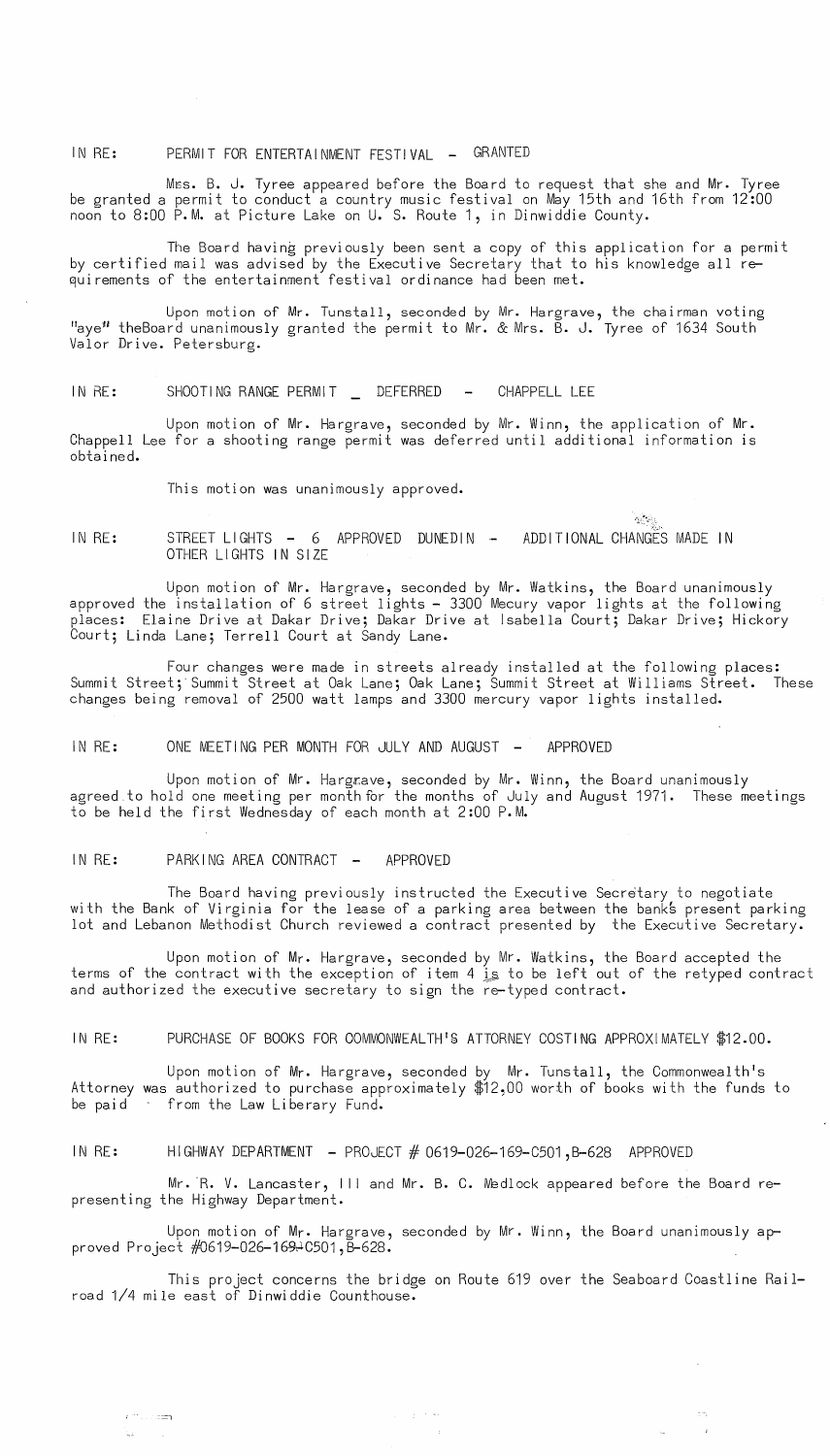#### IN RE: REQUEST HIGHWAY IMPBOVEMENTS

The following people appeared before the Board to request improvements to

 $\Box$ - 1..-1

roads.

Mr. James H. Bragen requested that Route 725 off of Route 706 be extended over the railroad track. Mr. Bragen was advised that the Roadviewers would look at this on May 19th.

Mr. Rainey Hitchcock representing approximately 20 people requested that Route 665 be hard surfaced. Mr. Hitchcock was advised that the hard sufracing of Route 665 was in the planning state and would be done in approximately 24 months.

A petition bearing 47 signatures was presented by Mr. **T.** Hope Tunstall. This petition requested site improvements on Route 619 from Dinwiddie Courthouse to the County line.

Mr. M. **I.** Hargrave, Jr. requested improvements on Halifax Road. He was advised that this road was in the highway department program for improvements but it was unknown when it would be completed.

Mr. S. E. Winn requested that a stop sign be placed where Route 642 intersects Route 613.

IN RE: WELFARE DEPARTMENT - REQUEST ADDITIONAL FUNDS FOR EISCAL YEAR 1970-71

Mrs. King B. Talley requested the Board appropriate an additional \$2,000.00 needed to complete this fiscal year.

Upon motion of Mr. Tunstall, seconded by Mr. Hargrave the Board unanimously approved the additional request of \$2,000.00 for the Welfare budget for the year 1970-71.

## IN RE: AREA MENTAL HYGIENE CLINIC

Miss Parke **L.** Orgain, visiting teacher, Dinwiddie County School Board appeared before the supervisors to request that the budget for Southside Area Mental Hygiene Clinic not be cut to \$2,500.00 as proposed but to remain at \$3,500.00 as in previous years. The Board told Miss Orgain that they would consider her request and would advise her of their decision.

IN RE: CARL MASON

Mr. Carl Mason appeared before the Board to complain about decisions on septic tanks and drainfields being handed out by Mr. Kenton **T.** Chestnut, local sanitarian.

After listening to the various complaints the Board instructed the Executive Secretary to get all parties involved together to consider the differences.

There being no further business to be brought before the Board the meeting adjourned at 4:35 P.M.

Mitchell Smith, Chairman

ATTEST://////////////////